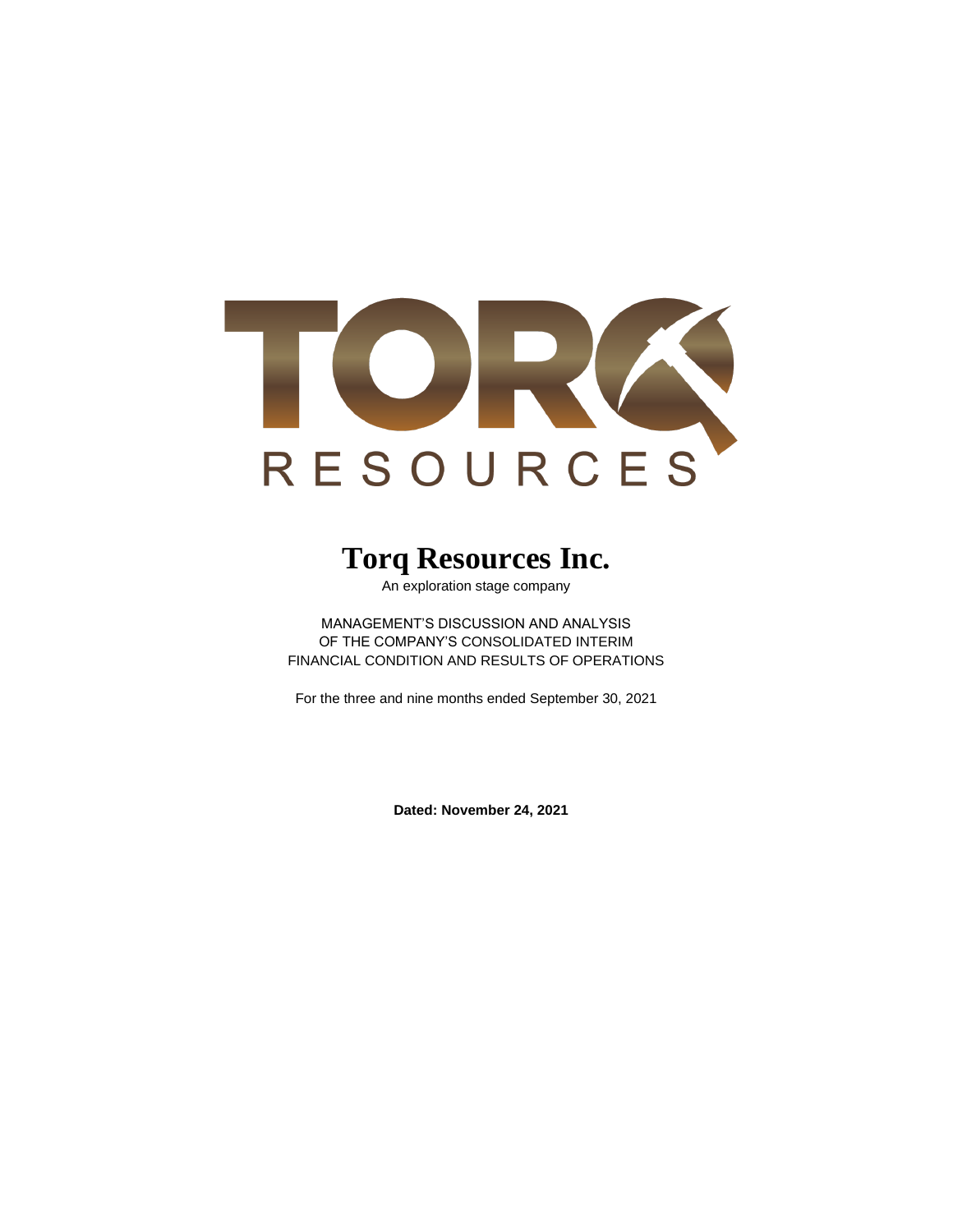Management's Discussion and Analysis of the Financial Condition and Results of Operations for the Three and Nine Months Ended September 30, 2021, Expressed in Canadian dollars

### **1.1 Operational highlights for the three and nine months ended September 30, 2021, and up to November 24, 2021**

- On October 21, 2021, the Company announced that it had acquired an option to earn a 100% interest in the 3,250 hectare Santa Cecilia gold-copper project (the "Santa Cecilia Project"), located approximately 100 kilometres (km) east of the city of Copiapo in northern Chile. The project is in the southern region of the world-class Maricunga belt and immediately north of the El Indio belt.
- On October 7, 2021, the Company announced that it had commenced its first drill program at the Margarita Iron-Oxide-Copper-Gold project ("Margarita Project"), which is situated within the prolific Coastal Cordillera belt in northern Chile. The initial phase of drilling is expected to consist of approximately 4,000 metres (m) with the primary target being the copper – gold sulphide source mineralization to the observed widespread copper oxide mineralization in the southern region of the project. Margarita is host to a large-scale alteration system, which hosts three primary target areas that will be tested in the current drill program. These target areas have been defined through geological mapping, rock and soil geochemical surveys and ground-based magnetics and induced polarization geophysical surveys.
- On September 8, 2021, the Company announced that it had identified three primary target areas at the Margarita project in northern Chile that form the basis for the upcoming 4,000 m reverse circulation drill program. The targets were defined using data from recent geophysical and geochemical surveys as well as a geological mapping program.
- On June 30, 2021, the Company announced it had obtained the drill permit for the Margarita Project in Northern Chile.
- On May 25, 2021, the Company announced it had acquired the option to earn a 100% interest in the Andrea copper porphyry project ("Andrea Project") located in Chile.
- On April 21, 2021, the Company announced initial results from the exploration program at the Margarita Project using a ground-based induced polarization geophysical survey which outlined two north-northwest trending chargeability anomalies, approximately 3 km by 500 m in size, which Torq's technical team believes are associated with sulphide mineralization.
- On April 8, 2021, the Company announced the commencement of work at its Margarita Project. The surface exploration program was focused on defining drill targets with the aim of initiating the first drill program at Margarita.
- On March 8, 2021, the Company announced it had acquired the option to earn a 100% interest in the Margarita Project.

### **1.2 Corporate highlights for the three and nine months ended September 30, 2021, and up to November 24, 2021**

- On November 24, 2021, the Company confirmed its appointment of Marie-Hélène Turgeon, who served as a Board observer and advisor for the Company, as a Director. She was also appointed her to the Nomination & Governance Committee and Compensation Committee. Ms. Turgeon takes the place of Ivan Bebek, who is retiring from the Board of Directors due to over-boarding. Mr. Bebek will continue to work with Torq as an advisor to the Board of Directors. The Company has also appointed Antonio Arribas as an advisor to the Board of Directors and Wesley Gervais as Information Security Officer.
- On November 24, 2021, the Company granted incentive share options for the purchase of 115,000 common shares to officers of the Company. The options are exercisable at \$0.86 and expire five years from the date of grant.
- On September 10, 2021, the Company announced that its Board of Directors had appointed Carolina Vargas as a Director and Marie-Hélène Turgeon as a Board observer and advisor. Ms. Vargas is a top ranked research analyst with a strong background in the South American natural resource markets. Ms. Turgeon is an ESG advisor with extensive experience working in Latin America.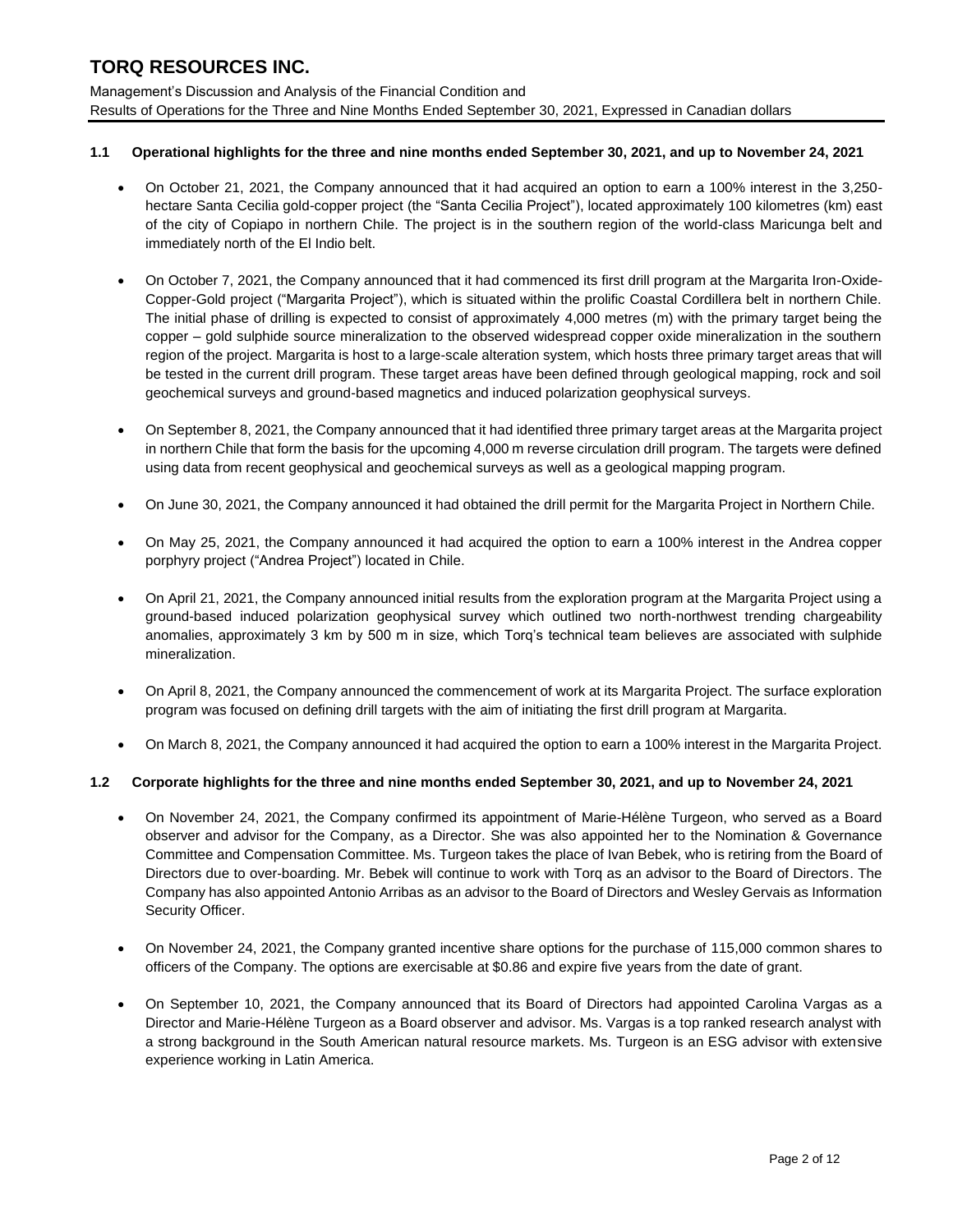Management's Discussion and Analysis of the Financial Condition and Results of Operations for the Three and Nine Months Ended September 30, 2021 Expressed in Canadian dollars

- On September 3, 2021, the Company granted incentive share options for the purchase of 375,000 common shares to directors of the Company. The options are exercisable at \$0.82 and expire five years from the date of grant.
- On April 7, 2021, the Company announced the grant of incentive stock options for the purchase of 420,000 common shares to officers of the Company. The options are exercisable at \$0.77 and expire five years from the date of grant.

# **2.1. Date of this document**

This Management Discussion and Analysis ("MD&A") of Torq Resources Inc. (the "Company" or "Torq") has been prepared by management to assist the reader in assessing material changes in the interim financial condition and results of operations of the Company as at September 30, 2021, and for the three and nine months then ended. This MD&A should be read in conjunction with the condensed consolidated interim financial statements of the Company and related notes thereto as at and for the three and nine months ended September 30, 2021 and 2020. The condensed consolidated interim financial statements have been prepared in accordance with International Accounting Standard ("IAS") 34, "Interim Financial Reporting" using accounting policies consistent with International Financial Reporting Standards ("IFRS" or "GAAP") as issued by the International Accounting Standards Board ("IASB") and Interpretations issued by the IFRS Interpretations Committee ("IFRIC"). Other than as disclosed in the condensed consolidated interim financial statements for the three and nine months ended September 30, 2021, the accounting policies followed in these condensed consolidated interim financial statements are the same as those applied in the Company's most recent audited annual consolidated financial statements for the year ended December 31, 2020. All financial information has been prepared in accordance with IFRS and all dollar amounts presented are Canadian dollars unless otherwise stated.

The effective date of this MD&A is November 24, 2021.

#### **2.2. Forward-looking statements and risk factors**

This MD&A may contain "forward-looking statements" which reflect the Company's current expectations regarding the future results of operations, performance and achievements of the Company, including but not limited to statements with respect to the Company's plans or future financial or operating performance, the estimation of mineral reserves and resources, conclusions of economic assessments of projects, the timing and amount of estimated future production, costs of future production, future capital expenditures, costs and timing of the development of deposits, success of exploration activities, permitting time lines, requirements for additional capital, sources and timing of additional financing, realization of unused tax benefits and future outcome of legal and tax matters.

The Company has tried, wherever possible, to identify these forward-looking statements by, among other things, using words such as "anticipate," "believe," "estimate," "expect", "budget", or variations of such words and phrases or state that certain actions, events or results "may", "could", "would", "might" or "will be taken", "occur" or "be achieved".

The statements reflect the current beliefs of the management of the Company and are based on currently available information. Accordingly, these statements are subject to known and unknown risks, uncertainties and other factors, which could cause the actual results, performance, or achievements of the Company to differ materially from those expressed in, or implied by, these statements. These uncertainties are factors that include but are not limited to risks related to international operations; risks related to general economic conditions and credit availability; public health crises such as the COVID-19 pandemic and other uninsurable risks; actual results of current exploration activities, unanticipated reclamation expenses; fluctuations in prices of base and precious metals; fluctuations in foreign currency exchange rates, increases in market prices of mining consumables; accidents, labour disputes, title disputes, claims and limitations on insurance coverage and other risks of the mining industry; delays in obtaining governmental approvals or financing or in the completion of development or construction activities, changes in national and local government regulation of mining operations, tax rules and regulations, and political and economic developments in countries in which the Company operates, as well as other factors. Additional information relating to the Company and its operations is available on SEDAR at [www.sedar.com](http://www.sedar.com/) and on the Company's website at www.torgresources.com. These documents are for information purposes only and not incorporated by reference in this MD&A.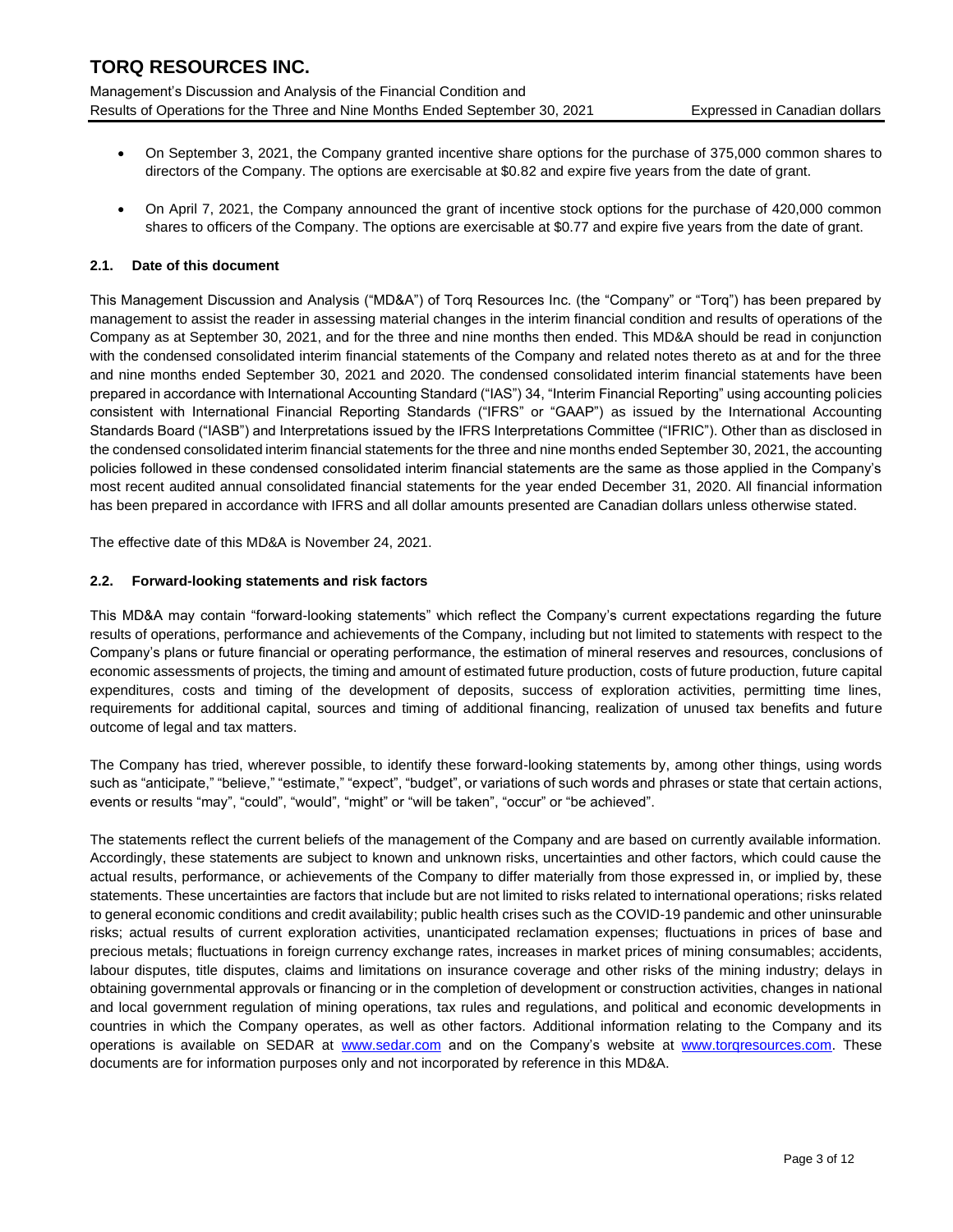Management's Discussion and Analysis of the Financial Condition and Results of Operations for the Three and Nine Months Ended September 30, 2021 Expressed in Canadian dollars

The Company's management reviews periodically information reflected in forward-looking statements. The Company has and continues to disclose in its Management's Discussion and Analysis and other publicly filed documents, changes to material factors or assumptions underlying the forward-looking statements and to the validity of the statements themselves, in the period the changes occur.

Historical results of operations and trends that may be inferred from the following discussions and analysis may not necessarily indicate future results from operations.

# **3. Description of business**

Torq is a junior exploration Company focused on the acquisition and exploration of mineral resource properties. The Company is incorporated under the Business Corporations Act (British Columbia) and is a reporting issuer in British Columbia, Alberta and Ontario. The Company is listed on the TSX Venture Exchange (the "Exchange"), where its shares trade under the symbol TORQ.V and on the OTCQX the shares trade under the US symbol TRBMF.

As at the date of this MD&A, the corporate organizational structure of Torq is as follows:

| <b>Subsidiary</b>                | <b>Place of incorporation</b> | <b>Beneficial</b><br><b>Interest</b> |
|----------------------------------|-------------------------------|--------------------------------------|
| Stratton Resources (Canada) Inc. | B.C., Canada                  | 100%                                 |
| Torg Resources Holdings Inc.     | B.C., Canada                  | 100%                                 |
| Candelaria Minerals S.A.C.       | Peru                          | 100%                                 |
| <b>Torg Resources Chile SpA</b>  | Chile                         | 100%                                 |
| Minera Margarita SpA             | Chile                         | 100%                                 |
| Minera Andrea SpA                | Chile                         | 100%                                 |

During the latter part of 2020 and into 2021, the Company has been entirely dedicated to project investigation activities and its goal of identifying and acquiring undervalued advanced stage exploration projects in order to maximize shareholder value. In the latter part of 2020, the Company announced it had focused attention on Chile and recruited a highly experienced exploration and logistics team in the country with plans to build a portfolio of high potential projects. A key step was achieved in March 2021, when the Company announced it had acquired the option to earn a 100% interest in the Margarita Project, approximately 65 km north of the city of Copiapo. The Company rapidly advanced to drill stage by conducting geological mapping and geophysical surveying programs at the Margarita Project, and now the first drill program is underway. On May 25, 2021, the Company announced it had acquired the option to earn a 100% interest in the Andrea copper porphyry project, located on the El Indio belt, and on October 21, 2021, the Company announced that it had acquired an option to earn a 100% interest in the 3,250-hectare Santa Cecilia goldcopper project on the Maricunga belt.

# **3.1. Margarita Project**

On March 8, 2021, the Company announced it had acquired the option to earn a 100% interest in the Margarita Project located in Chile within the prolific Coastal Cordillera belt. The Company acquired the rights that constitute the Margarita Project through two option agreements: the Margarita claims and the La Cototuda claims with a small-scale mining company.

Under the option agreements the Company can acquire 100% interest in the Margarita claims by making cash payments totalling US\$6,200,000 over 66 months. The Company is required to incur work expenditures totalling US\$3,050,000 within 30 months of signing the definitive agreement: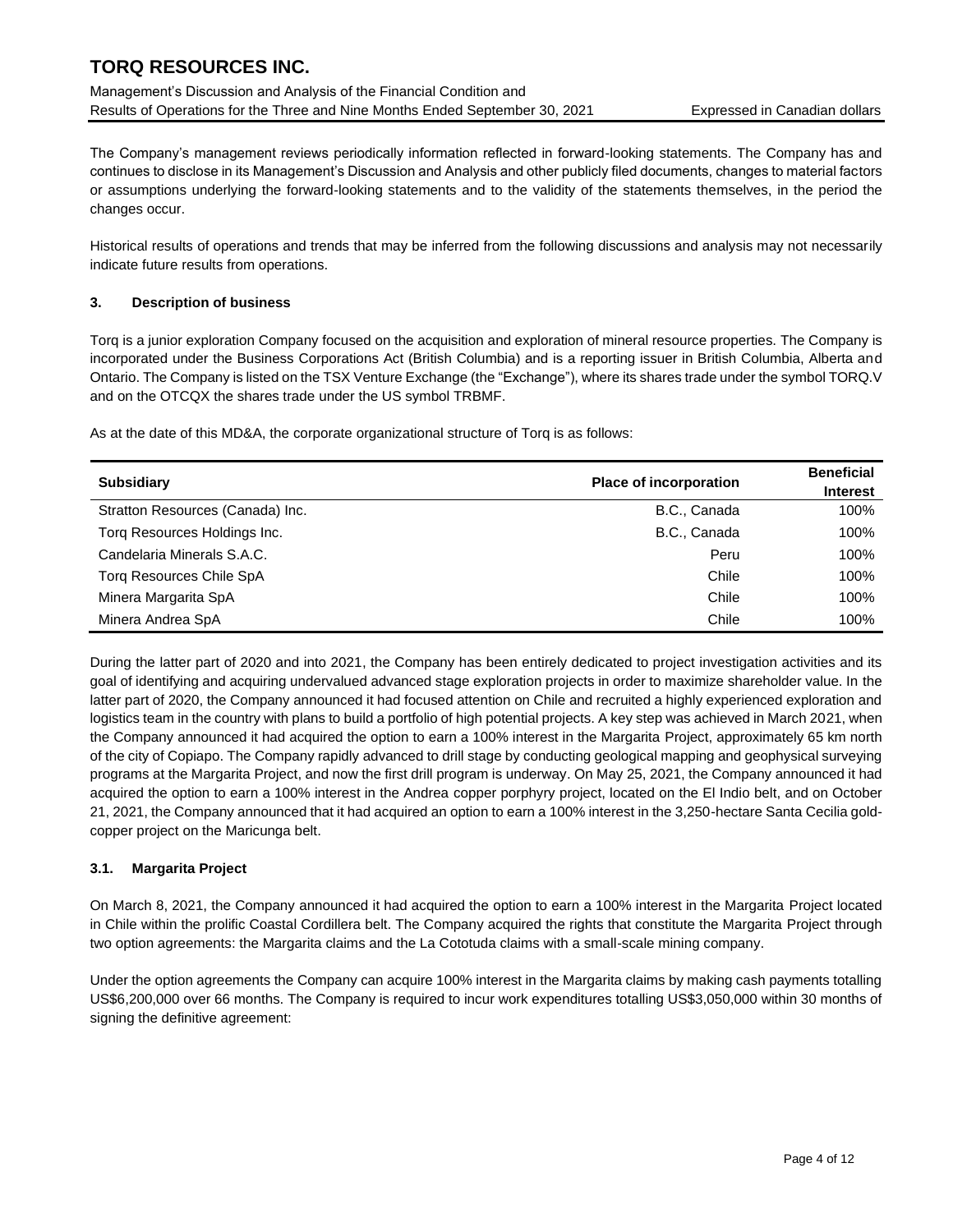Management's Discussion and Analysis of the Financial Condition and Results of Operations for the Three and Nine Months Ended September 30, 2021 Expressed in Canadian dollars

|                                                        | <b>Cash payments</b><br>(US\$) | Work expenditure<br>requirements<br>(US\$) |
|--------------------------------------------------------|--------------------------------|--------------------------------------------|
| April 20, 2021 (paid C\$62,445)                        | 50,000                         | \$                                         |
| August 22, 2021 (paid C\$64,280 work requirements met) | 50,000                         | 400,000                                    |
| August 22, 2022                                        | 100,000                        | 1,150,000                                  |
| August 22, 2023                                        | 300,000                        | 1,500,000                                  |
| August 22, 2024                                        | 1,200,000                      |                                            |
| August 22, 2025                                        | 2,000,000                      |                                            |
| August 22, 2026                                        | 2,500,000                      |                                            |
|                                                        | 6,200,000                      | 3,050,000                                  |

The claims are subject to a net smelter return ("NSR") royalty of 1.0% with 50% (being 0.5%) buyable for US\$2,000,000.

Under the La Cototuda option agreement, the Company can acquire 100% interest in the La Cototuda claims by making cash payments totalling US\$900,000 over three years as follows:

|                                    | <b>Cash payments</b> |
|------------------------------------|----------------------|
|                                    | (US\$)               |
| February 23, 2021 (paid C\$63,065) | 50,000               |
| February 23, 2022                  | 250,000              |
| February 23, 2023                  | 250,000              |
| February 23, 2024                  | 350,000              |
|                                    | 900.000              |

In relation to the option arrangement of the Margarita Project, a finder's fee of 466,667 shares (the "Finder's Fee Shares") of the Company are payable. Of this total, 81,250 shares were issued on April 7, 2021, 141,667 shares are to be issued on March 31, 2022, and 243,750 shares are to be issued on March 31, 2023.

### **3.2. Andrea Project**

On May 25, 2021, the Company announced it had acquired the option to earn a 100% interest in the Andrea copper porphyry project located in northern Chile, 100 km east of the city of La Serena. The property is located at the western margin of the Miocene aged El Indio belt that hosts the world class El Indio and Pascua Lama epithermal gold and silver deposits.

The Company acquired the rights that constitute the Andrea Project through three option agreements. Under these option agreements the Company can acquire 100% interest in the project, through cash payments as follows:

|                                 | <b>Cash payments</b><br>(US\$) |
|---------------------------------|--------------------------------|
| July 23, 2021 (paid C\$132,038) | 105,000                        |
| May 24, 2022                    | 135,000                        |
| May 24, 2023                    | 185,000                        |
| May 24, 2024                    | 300,000                        |
| May 24, 2025                    | 1,000,000                      |
| May 24, 2026                    | 4,275,000                      |
|                                 | 6,000,000                      |

The option agreements include an NSR of 1.5% which is buyable for payments totaling US\$3,000,000.

### **3.3. Santa Cecilia Project**

On October 21, 2021, subsequent to the balance sheet date, the Company announced that it had acquired an option to earn a 100% interest in the 3,250-hectare Santa Cecilia gold-copper project, located approximately 100 km east of the city of Copiapo in northern Chile. The project is in the southern region of the world-class Maricunga belt and immediately north of the El Indio belt.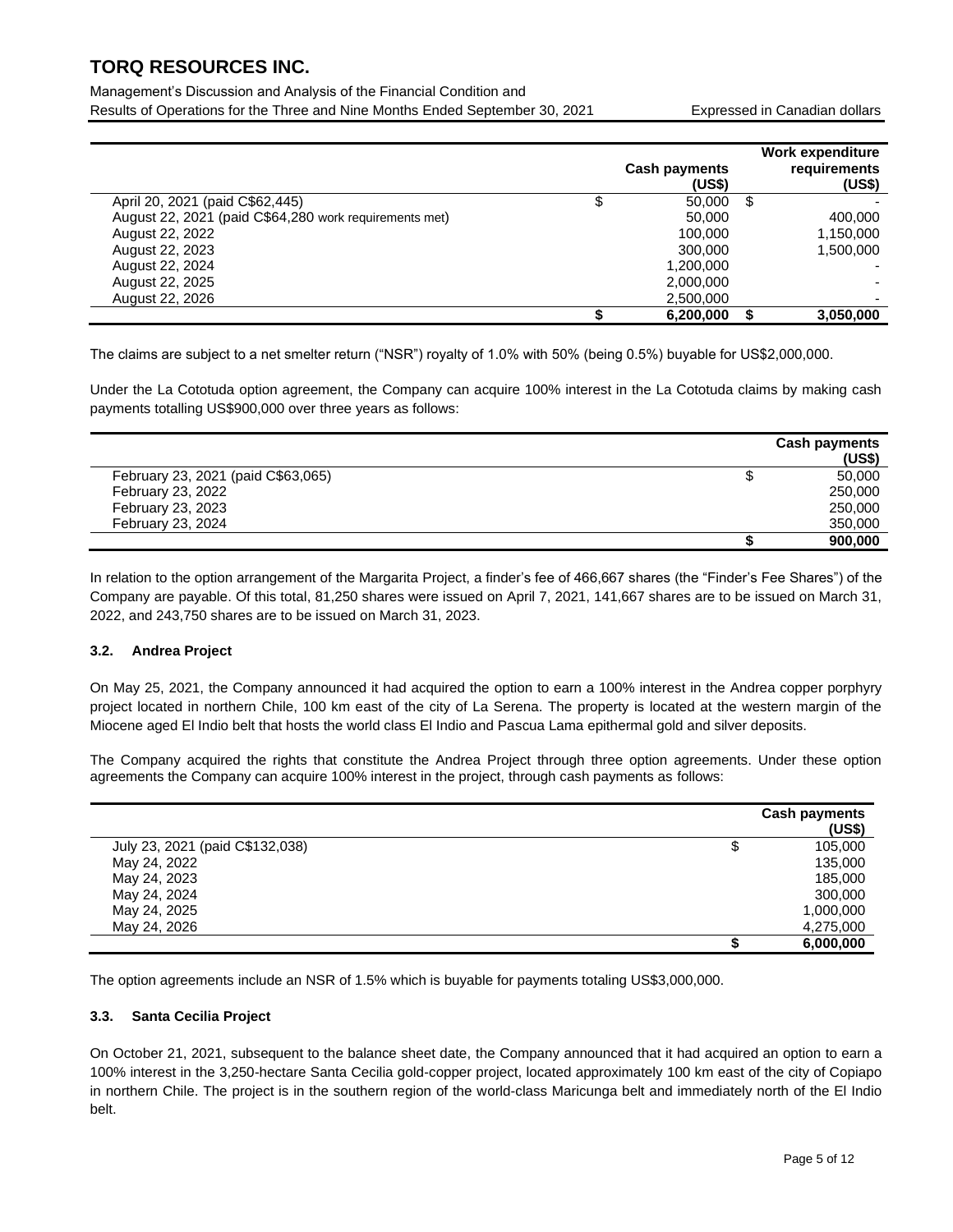Management's Discussion and Analysis of the Financial Condition and Results of Operations for the Three and Nine Months Ended September 30, 2021 Expressed in Canadian dollars

Under the option agreement the Company can acquire 100% interest in the project through cash payments as follows:

|                                    | <b>Cash payments</b><br>(US\$) |
|------------------------------------|--------------------------------|
| October 21, 2021 (paid C\$123,510) | \$<br>100,000                  |
| October 21, 2022                   | 300,000                        |
| October 21, 2024                   | 600,000                        |
| October 21, 2025                   | 1,000,000                      |
| October 21, 2026                   | 3,000,000                      |
| October 21, 2027                   | 5,000,000                      |
| October 21, 2028                   | 15,000,000                     |
|                                    | 25,000,000                     |

Under the option agreement, the Company is also committed to the following work expenditures, which are scheduled from the date the Company obtains the necessary permits to start its exploration campaigns, both drill permits and social license from indigenous communities located in the area of interest.

|                                       | <b>Work Expenditure</b><br><b>Requirements</b><br>(US\$) |
|---------------------------------------|----------------------------------------------------------|
| Within 12 months of obtaining permits | 3,000,000                                                |
| Within 24 months                      | 4,500,000                                                |
| Within 36 months                      | 8,000,000                                                |
|                                       | 15,500,000                                               |

The option agreement includes an NSR of 3%, half of which (being 1.5%) is buyable once the option is executed for a price that will be based on the fair value of the project, determined by mutual agreement between the parties.

### **3.4. Exploration and evaluation costs**

### *Margarita Project*

The Company is currently exploring and evaluating the Margarita Project following the execution of the option agreement. The table below shows the nature of the exploration and evaluation expenses incurred during the three and nine months ended September 30, 2021.

|                                              |         | Three months ended<br>September 30, | Nine months ended<br>September 30, |   |           |    |      |
|----------------------------------------------|---------|-------------------------------------|------------------------------------|---|-----------|----|------|
|                                              | 2021    |                                     | 2020                               |   | 2021      |    | 2020 |
| Geological consulting, salaries and wages    | 198,439 | \$                                  | $\overline{\phantom{a}}$           | ъ | 578,765   | \$ |      |
| Geophysics, sampling and assays              | 256.524 |                                     |                                    |   | 468.497   |    |      |
| Share-based compensation                     | 32.274  |                                     |                                    |   | 114.169   |    |      |
| Travel, meals and accommodation              | 37,366  |                                     |                                    |   | 53,875    |    |      |
| Environmental and permitting                 | 11.758  |                                     |                                    |   | 34.996    |    |      |
| Project support costs                        | 9,366   |                                     |                                    |   | 21.605    |    |      |
| Equipment, vehicles, rent and field supplies | 8.291   |                                     |                                    |   | 12,684    |    |      |
|                                              | 554.018 |                                     |                                    |   | 1.284.591 |    |      |

During the first nine months of 2021, the Company conducted various exploration activities at the Margarita Project. A groundbased induced polarization geophysical survey was completed, consisting of a total of 49-line km with lines spaced every 250 m. The results of the program have demonstrated two north-northwest trending chargeability anomalies that are approximately 3 km by 500 m in dimension at a threshold of 30 millivolts, which is consistent with the presence of sulphide minerals. Importantly, these chargeability anomalies spatially overlap with resistivity lows that are consistent with hydrothermal alteration and form the basis of geophysical targeting at the project. Torq also completed 1:5000 scale geological mapping and has defined two major structural trends, north-northwest and west-northwest. The Company believes these structures control the emplacement of copper oxide mineralization, hydrothermal breccias, intrusive bodies and alteration that is consistent with IOCG/porphyry deposits. The areas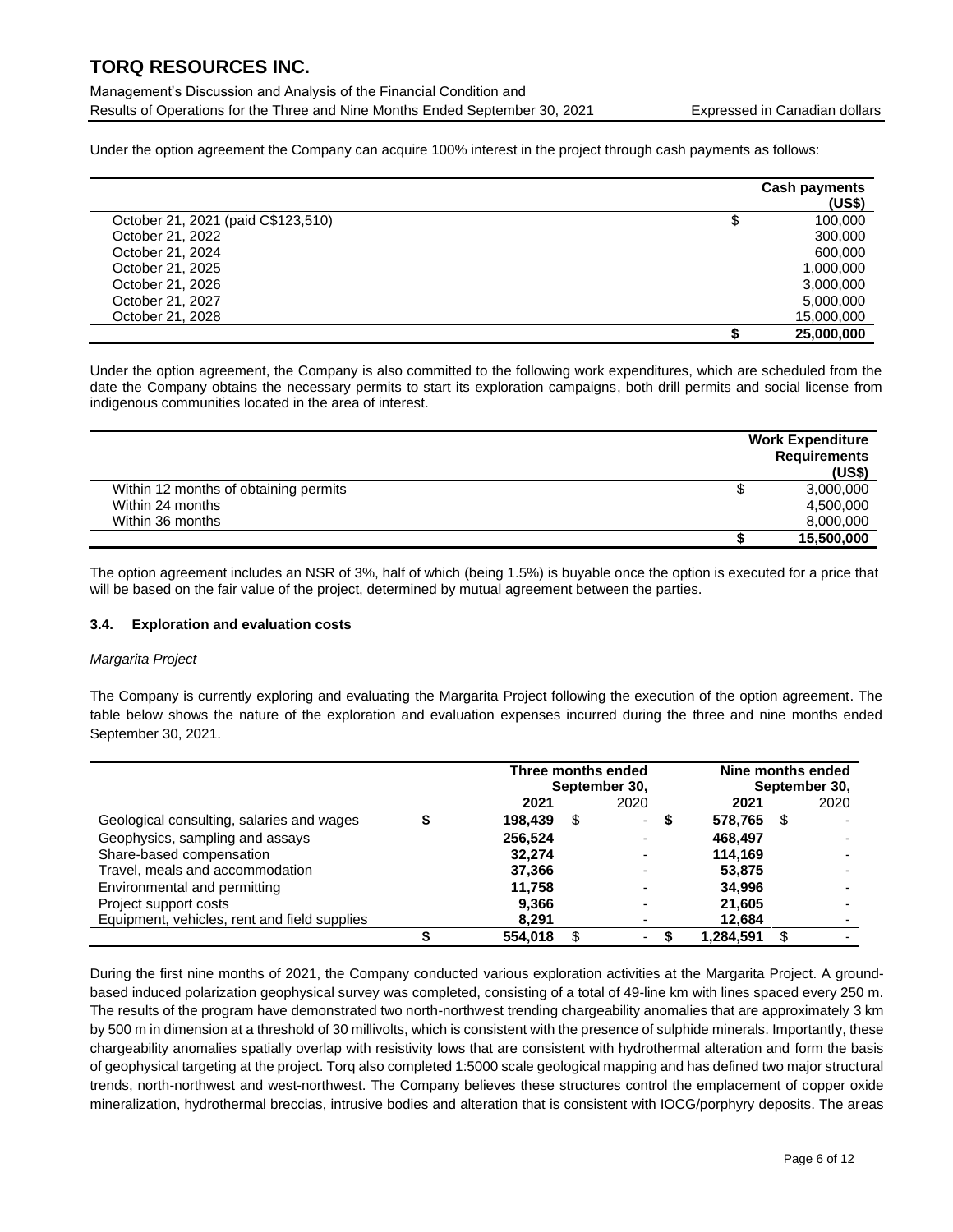Management's Discussion and Analysis of the Financial Condition and Results of Operations for the Three and Nine Months Ended September 30, 2021 Expressed in Canadian dollars

of chargeability highs and resistivity lows are aligned in north-northwest structural corridors. This work as well as geochemical sampling of rocks and soils, has driven the delineation of key targets on Margarita to explore.

At the end of the second quarter, the Company received its environmental permit allowing drilling from up to 39 drill platforms across the 1,045-hectare project area. Additional data layers of detailed geological mapping and geochemical surveys completed the targeting process at the project, and assisted in targeted drilling which commenced in October 2021, with an initial 4,000 m of drilling planned.

### *Andrea Project*

A summary of exploration and evaluation costs for the Andrea Project during the three and nine months ended September 30, 2021 is as follows:

|                                              | Three months ended |      | September 30,            | Nine months ended<br>September 30, |      |      |  |
|----------------------------------------------|--------------------|------|--------------------------|------------------------------------|------|------|--|
|                                              | 2021               |      | 2020                     | 2021                               |      | 2020 |  |
| Geological consulting, salaries and wages    | 75,185             | - \$ | $\overline{\phantom{a}}$ | 75,185                             | - \$ |      |  |
| Share-based compensation                     | 1.866              |      |                          | 9,544                              |      |      |  |
| Environmental and permitting                 | 5.450              |      |                          | 8.740                              |      |      |  |
| Travel, meals and accommodation              | 3.445              |      |                          | 3,445                              |      |      |  |
| Equipment, vehicles, rent and field supplies | 653                |      |                          | 653                                |      |      |  |
|                                              | 86.599             | \$   | $\blacksquare$           | 97.567                             |      |      |  |

During the three and nine months ended September 30, 2021, the Company primarily focused on desk-top geophysical analytics work on the Andrea Project.

#### **3.5. Project investigation costs**

The Company is continually reviewing and evaluating new projects globally on its path to establishing a top tier mineral portfolio. The table below shows the nature of the project investigation costs incurred during the three and nine months ended September 30, 2021 and 2020.

|                                              | Three months ended<br>September 30, |    |         |   |         | Nine months ended<br>September 30, |  |  |
|----------------------------------------------|-------------------------------------|----|---------|---|---------|------------------------------------|--|--|
|                                              | 2021                                |    | 2020    |   | 2021    | 2020                               |  |  |
| Geological consulting, salaries and wages    | \$<br>6.692                         | S  | 117.634 | S | 216.070 | \$<br>346,265                      |  |  |
| Share-based compensation                     | 10,025                              |    | 20,875  |   | 46,475  | 50,831                             |  |  |
| Environmental and permitting                 |                                     |    |         |   | 9,062   |                                    |  |  |
| Project support costs                        | 117                                 |    | 6.194   |   | 5,568   | 18.128                             |  |  |
| Travel, meals and accommodation              | 357                                 |    | 127     |   | 3,632   | 58,232                             |  |  |
| Equipment, vehicles, rent and field supplies | -                                   |    | 12,281  |   | 2,249   | 40,392                             |  |  |
| Assays                                       |                                     |    | 2,290   |   |         | 28,397                             |  |  |
|                                              | 17.191                              | S. | 159.401 |   | 283.056 | \$<br>542.245                      |  |  |

Costs on project investigation work have reduced from comparative periods, as the management team focuses on the newly optioned projects discussed above.

### **3.6. Climate related risks**

The Company recognizes the impact of climate change on weather patterns in its recently acquired projects. The Company's projects (Margarita, Andrea and Santa Cecilia) are all located in northern Chile, but in different geographical and altitude conditions. For this reason, local conditions are different, and specific care and protocols must be applied accordingly. It is also evident that there have been climatic changes that affect the entire national territory, including a persistent drought and a change of climate for the seasons that were clearly defined more than a decade ago. This has produced two fundamental effects: less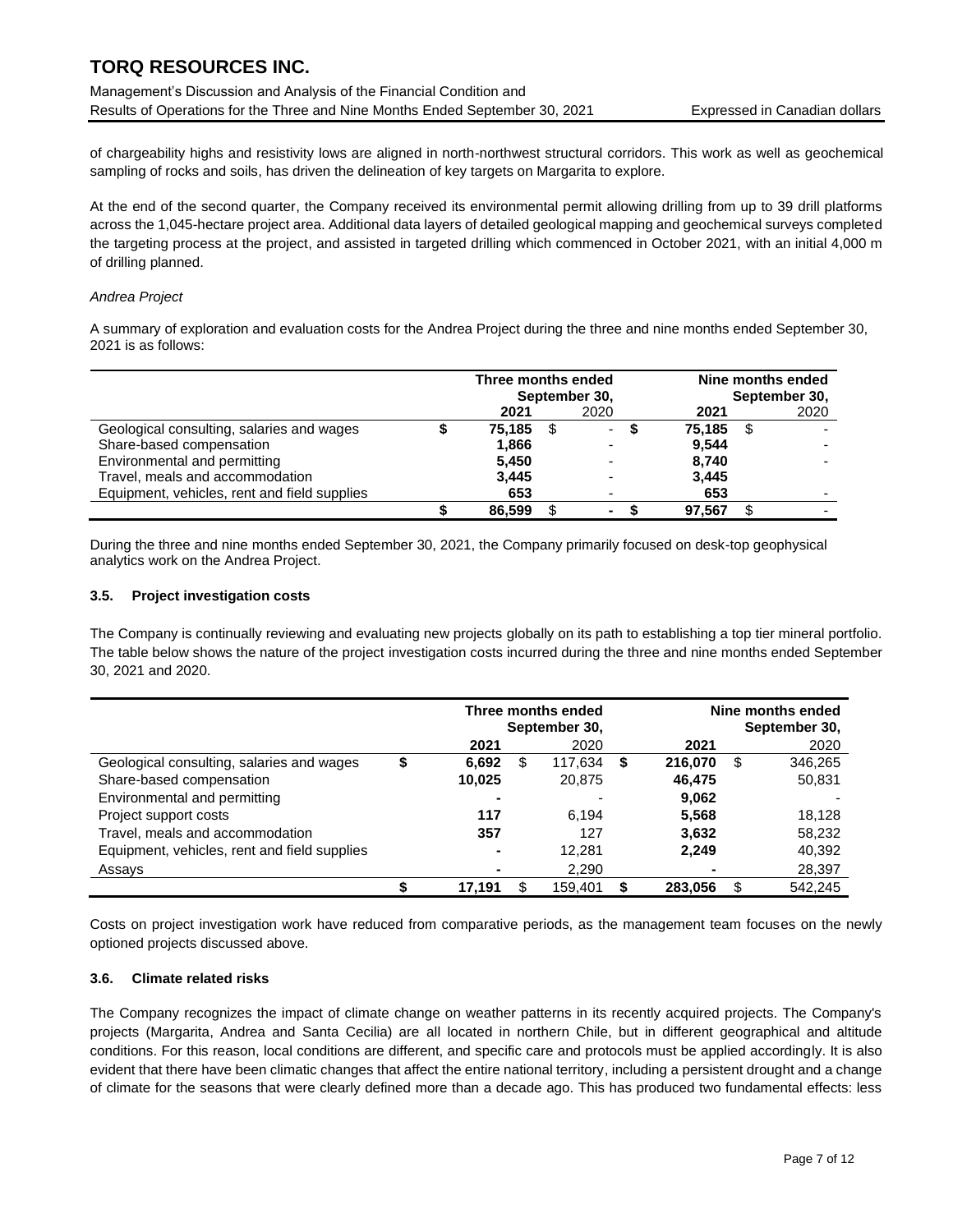Management's Discussion and Analysis of the Financial Condition and Results of Operations for the Three and Nine Months Ended September 30, 2021 Expressed in Canadian dollars

water resources in rivers, lakes and lagoons, and changing consequences of rain events in desert lands, producing mud currents, which in recent years have had a significant impact on some rivers in the northern part of the country.

At Margarita, due to its position and altitude, no major climate-related challenges are being experienced or expected imminently. There is a general decrease in water availability and a risk of mud currents in the lower sectors, especially those related to smaller courses such as the Salado River (60 km north of Inca de Oro) or the Copiapo River (100 km to the south of the project). However, it is possible to access and work effectively throughout the year at the Margarita Project.

Due to the position of the Andrea Project and the altitude of the project it is less accessible than Margarita. The Company began its reconnaissance work in September, once access was granted. The project is expected to be available and accessible for field work for at least eight months of the year (September to April).

In the case of the Company's latest acquisition, the Santa Cecilia Project, although it has similar altitude to Andrea, is more accessible. The Company is having discussions with the local Colla indigenous community in order to gain access to the project by the end of this year. Due to weather limitations, the Company expects to be able to carry out field activities at Santa Cecilia until May or June at the latest.

The Company is taking all measures to prioritize safe access to the three projects, as well as the well-being of people and equipment while working in each area. The field experience of the local teams and the knowledge of neighboring projects plays a fundamental role in this care, and in the proactive management of the risks associated with working in remote exploration areas, and in the cases of the Andrea and Santa Cecilia projects, with access limitations due to their particular weather conditions.

# **4. Discussion of operations**

### **Three months ended September 30, 2021 and 2020 (Q3 2021 vs Q3 2020)**

Loss for Q3 2021 was \$1,612,254 or \$0.02 loss per share, compared to a loss of \$535,629 or \$0.01 loss per share for Q3 2020. Overall costs increased to support the focus on exploration on the Margarita Project, the acquisition of the Andrea Project as well as an increase in marketing and investor relations efforts.

Significant variances are discussed as follows:

- For Q3 2021, exploration and evaluation expenses increased to \$640,617 from \$nil in Q3 2020 and the project investigation costs decreased to \$17,191 from \$159,401 in Q3 2020. The increase in exploration and evaluation expenses is a result of exploration focus on the Margarita Project as well as share-based compensation expense of \$34,140. Project investigation costs have inversely decreased from the same period in 2020 as management shifted their focus to exploring the projects acquired earlier in the year. Project investigation costs include share-based compensation expenses of \$10,025 in the three months ended September 30, 2021, which is lower than the \$20,875 expense for the three months ended September 30, 2020, again as a result of the shift in the strategic focus on these activities.
- For Q3 2021, fees, salaries and other employee benefits increased to \$390,522 from \$214,206 in Q3 2020 as a result of the team recruited in Q4 2020 in Chile. Included within these costs for the three months ended September 30, 2021, are share-based compensation costs of \$128,827 compared to \$22,722 for the same period in 2020.
- For Q3 2021, marketing and investor relations increased to \$207,662 from \$53,006 in Q3 2020 relating to the Company's focus on increased marketing and investor relations efforts as it promotes the focus on Chile with a seasoned exploration team and builds a greater investor profile from the progress on the Margarita Project, acquisition of the Andrea Project as well as advances in pursuing other opportunities.
- For Q3 2021, foreign exchange loss of \$57,824 was recognized compared to a loss of \$40,664 in Q3 2020. The loss in the current period is realized and driven by the appreciation of the US dollar against the Chilean peso during the quarter. With greater activities in Chile beginning in 2021, the Company has a new exposure to fluctuations in the Chilean peso.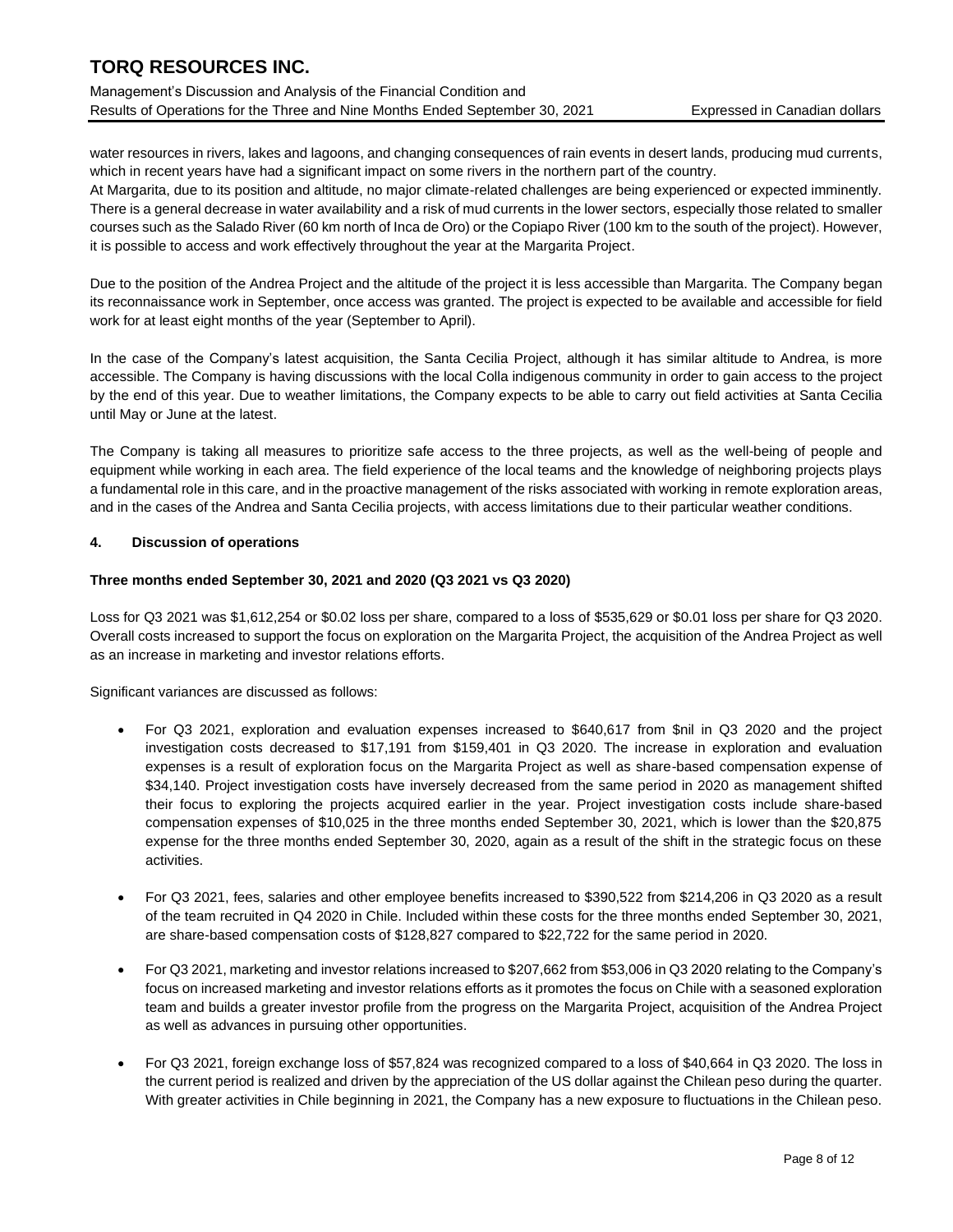# **Nine months ended September 30, 2021 and 2020 (YTD 2021 vs YTD 2020)**

Loss for the nine months ended September 30, 2021 was \$4,536,238 or \$0.06 loss per share compared to a loss of \$1,404,820 or \$0.02 loss per share for the nine months ended September 30, 2020. Overall costs increased to support the focus on exploration on the Margarita Project, the acquisition of the Andrea Project as well as an increase in marketing and investor relations efforts.

Significant variances are discussed as follows:

- For the nine months ended September 30, 2021, exploration and evaluation expenses increased to \$1,382,158 from \$nil in the nine months ended September 30, 2020, and the project investigation costs decreased to \$283,056 from \$542,245 in the nine months ended September 30, 2020. The increase in exploration and evaluation expenses is a result of exploration activities on the Margarita Project. The decrease in project investigation costs is a result of the Company focus transitioning to exploration and evaluation of the Margarita Project and Andrea Project, as well as lower sharebased compensation expense allocated to project investigation activities.
- For the nine months ended September 30, 2021, fees, salaries and other employee benefits increased to \$1,080,030 from \$566,230 for the nine months ended September 30, 2020, as a result of the team recruited in Q4 2020 in Chile. Included within these costs for the nine months ended September 30, 2021, are share-based compensation costs of \$367,973 compared to \$55,764 for the same period in 2020.
- For the nine months ended September 30, 2021, marketing and investor relations increased to \$880,374 from \$157,504 in the nine months ended September 30, 2020 relating to the Company's focus on increased marketing and investor relations efforts as it promotes the focus on Chile with a seasoned exploration team and builds a greater investor profile from the progress on the Margarita Project, acquisition of the Andrea Project as well as advances in pursuing other opportunities.
- For the nine months ended September 30, 2021, foreign exchange loss of \$108,228 was recognized compared to a foreign exchange gain of \$55,519 in the nine months ended September 30, 2020. The loss in the current period is driven by the appreciation of the US dollar against the Chilean peso during the period. With greater activities in Chile beginning in 2021, the Company has a new exposure to fluctuations in the Chilean peso.

# **5. Summary of quarterly results**

Torq is a mineral exploration company and currently has no producing properties or operating income. The Company holds all of its cash on hand with financial institutions and earns interest on the cash balances it has available to fund its acquisition and exploration activities and administrative expenses. A summary of quarterly results is shown below:

| <b>Quarter ended</b> | Interest and |                 | <b>Total</b>       |                |  |  |  |  |  |  |  |  |  |  |  |  |  |
|----------------------|--------------|-----------------|--------------------|----------------|--|--|--|--|--|--|--|--|--|--|--|--|--|
|                      | other income | Loss            | comprehensive loss | Loss per share |  |  |  |  |  |  |  |  |  |  |  |  |  |
| September 30, 2021   | 6,523<br>\$  | 1,612,254<br>\$ | \$<br>1,626,874    | \$0.02         |  |  |  |  |  |  |  |  |  |  |  |  |  |
| June 30, 2021        | 17,269       | 1,606,792       | 1,619,465          | 0.02           |  |  |  |  |  |  |  |  |  |  |  |  |  |
| March 31, 2021       | 11.356       | 1,317,192       | 1,320,180          | 0.02           |  |  |  |  |  |  |  |  |  |  |  |  |  |
| December 31, 2020    | 12.177       | 683,016         | 683,925            | 0.01           |  |  |  |  |  |  |  |  |  |  |  |  |  |
| September 30, 2020   | 12,609       | 535,629         | 535,935            | 0.01           |  |  |  |  |  |  |  |  |  |  |  |  |  |
| June 30, 2020        | 13,062       | 540,605         | 541,859            | 0.01           |  |  |  |  |  |  |  |  |  |  |  |  |  |
| March 31, 2020       | 46.856       | 328,586         | 327,445            | 0.00           |  |  |  |  |  |  |  |  |  |  |  |  |  |
| December 31, 2019    | 56,823       | 421,059         | 421,078            | 0.01           |  |  |  |  |  |  |  |  |  |  |  |  |  |

The summary of quarterly results for the last eight quarters reflects the relatively consistent loss from 2019 through 2020 as the Company focused solely on project investigation, compared to a significant increase in loss in 2021 as the Company began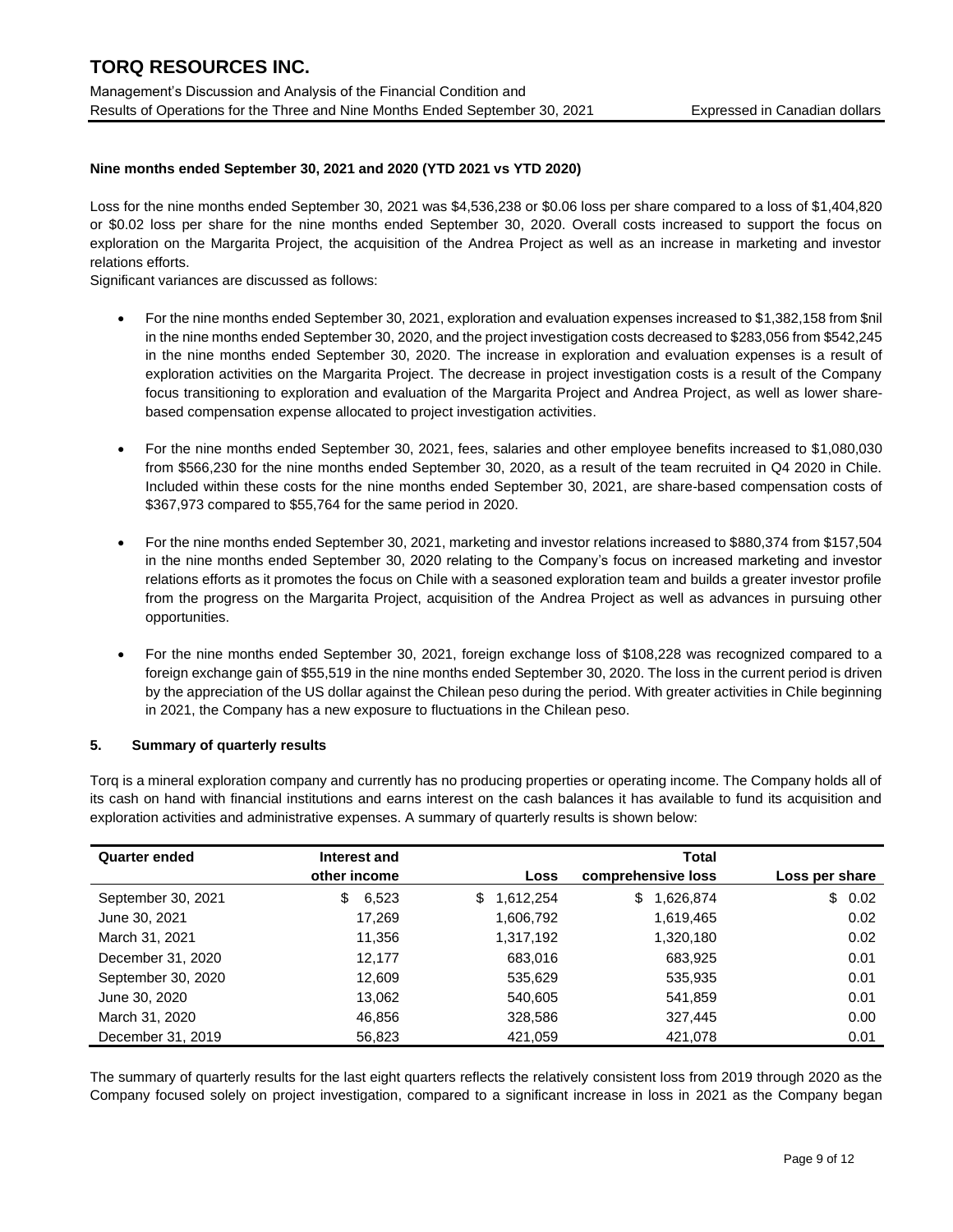Management's Discussion and Analysis of the Financial Condition and Results of Operations for the Three and Nine Months Ended September 30, 2021 Expressed in Canadian dollars

exploration and evaluation on the Margarita Project and the Andrea Project. There were related increases in salaries and office and administration costs, as well as a significant increase in marketing and investor relations costs, which were a consequence of this ramp up in exploration activities.

# **6. Exploration plans for 2021 and into 2022**

In addition to continuing the exploration programs at the Margarita and Andrea Projects as described above, the Company is also developing a plan for its recently optioned Santa Cecilia Project. In October, the Company commenced its first drill program at Margarita, and is rapidly advancing Andrea to a drill ready stage. The Company intends to begin exploration at Santa Cecilia in the first quarter of 2022 including a maiden drill program.

# **7. Liquidity and capital resources**

As at September 30, 2021, the Company has net working capital of \$3,950,245 while it incurred a loss for the period of \$4,536,238 for the nine months ended September 30, 2021. The Company has incurred operating losses to date and does not generate cash flows from operations to support its activities. With no source of operating cash flow, there is no assurance that sufficient funding will be available to conduct further exploration of its mineral properties. The ability to continue as a going concern remains dependent upon Torq's ability to obtain the financing necessary to continue to fund its mineral properties, the realization of future profitable production, proceeds from the disposition of its mineral interests, and/or other sources. These conditions create a material uncertainty that may cast significant doubt about the Company's ability to continue as a going concern.

# Common share issuances

During the nine months ended September 30, 2021, the Company issued 81,250 common shares with a fair value of \$60,938, pursuant to the Margarita Project finder's fee agreement.

During the nine months ended September 30, 2021, the Company issued 75,000 common shares pursuant to share options exercised at a weighted average price of \$0.56 for gross proceeds of \$42,300.

No shares were issued during the nine months ended September 30, 2020.

### **8. Off-balance sheet arrangements**

The Company has not engaged in any off-balance-sheet arrangements such as obligations under guarantee contracts, a retained or contingent interest in assets transferred to an unconsolidated entity, any obligation under derivative instruments or any obligation under a material variable interest in an unconsolidated entity that provides financing, liquidity, market risk or credit risk support to the Company or engages in leasing, hedging or research and development services with the Company.

### **9. Related party transactions**

All transactions with related parties have occurred in the normal course of operations. All amounts payable and receivable are unsecured, non-interest bearing and have no specific terms of settlement, unless otherwise noted.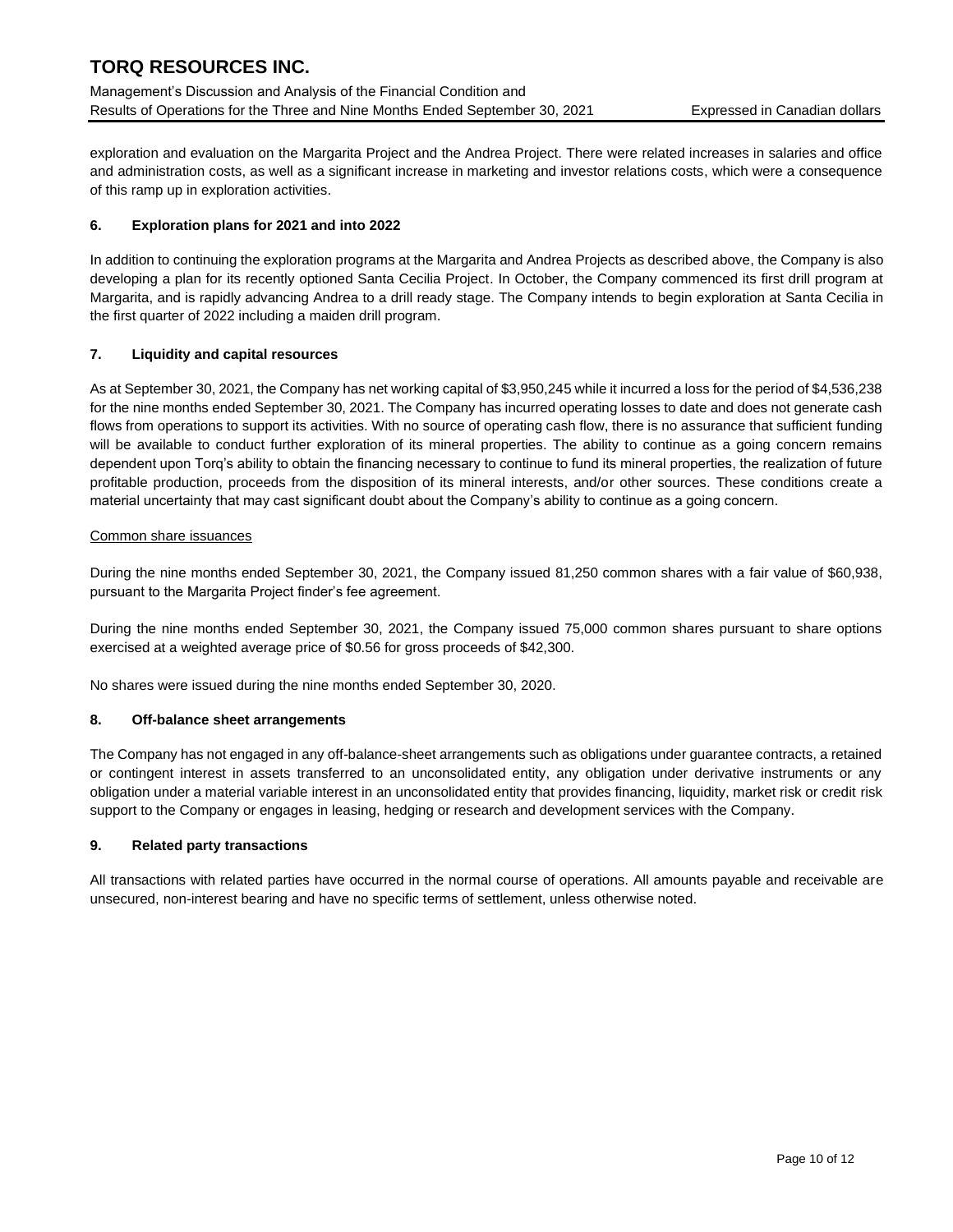Management's Discussion and Analysis of the Financial Condition and Results of Operations for the Three and Nine Months Ended September 30, 2021 Expressed in Canadian dollars

|                                                           |    | Three months ended<br>September 30, |      |         |   | Nine months ended<br>September 30, |      |         |  |
|-----------------------------------------------------------|----|-------------------------------------|------|---------|---|------------------------------------|------|---------|--|
|                                                           |    | 2021                                |      | 2020    |   | 2021                               |      | 2020    |  |
| Universal Mineral Services Ltd. ("UMS")                   |    |                                     |      |         |   |                                    |      |         |  |
| Included in the statement of loss and comprehensive loss: |    |                                     |      |         |   |                                    |      |         |  |
| Exploration and evaluation costs                          | \$ | 12,898                              | - \$ | ٠       | S | 18.982                             | - \$ |         |  |
| Fees, salaries and other employee benefits                |    | 55,439                              |      | 58,842  |   | 171.034                            |      | 152.521 |  |
| Marketing and investor relations                          |    | 14,371                              |      | 13,958  |   | 47.921                             |      | 37,535  |  |
| Office and administration                                 |    | 51.118                              |      | 41.042  |   | 144.862                            |      | 112.481 |  |
| Project investigation costs                               |    | 7,618                               |      | 115.774 |   | 54,778                             |      | 333,295 |  |
| Legal and professional fees                               |    | 4.329                               |      | 541     |   | 10,887                             |      | 12,918  |  |
| Regulatory, transfer agent and shareholder information    |    | 52                                  |      | 61      |   | 94                                 |      | 123     |  |
| Total transactions for the period                         | S  | 145.825                             |      | 230.218 |   | 448.558                            |      | 648.873 |  |

UMS is a private company with one director in common with the Company. UMS provides geological, financial and transactional advisory services as well as administrative and office services to the Company on an ongoing, cost recovery basis. Having these services available through UMS on an as needed basis, allows the Company to maintain a more efficient and cost-effective corporate overhead structure by hiring fewer full-time employees and engaging outside professional advisory firms less frequently. The agreement has an indefinite term and can be terminated by either party upon providing due notice.

As at September 30, 2021, the Company's accounts payable and accrued liabilities include an amount owing to UMS of \$50,963 (December 31, 2020 - \$121,576). In addition, the Company has \$457,879 on deposit with UMS, recognized within prepaid expenses and deposits as at September 30, 2021 (December 31, 2020 - \$150,000), and paid to UMS \$3,375 as deferred acquisition costs (December 31, 2020 - \$nil) related to the acquisition of the Santa Cecilia option.

#### Key management compensation

In addition to the transactions disclosed above, the Company provided the following compensation to key management members, being its five executives and five non-executive directors:

|                                                 | Three months ended<br>September 30, |      |         |         | Nine months ended<br>September 30, |
|-------------------------------------------------|-------------------------------------|------|---------|---------|------------------------------------|
|                                                 | 2021                                |      | 2020    | 2021    | 2020                               |
| Salaries and other employee benefits            | 265.612                             | - \$ | 122.367 | 659.802 | 327.912                            |
| Directors' fees paid to non-executive directors | 21.713                              |      | 7.802   | 57.837  | 23.406                             |
| Share-based compensation                        | 100.096                             |      | 42.965  | 211.303 | 102,319                            |
|                                                 | 387.421                             |      | 173.134 | 928.942 | 453.637                            |

### **10. Financial instruments and other instruments**

As at September 30, 2021, the Company's financial instruments consist of cash, accounts receivable, and accounts payable and accrued liabilities. The fair values of these financial assets and liabilities approximate their carrying values due to their short-term maturity.

The Company's financial instruments are exposed to certain financial statement risks including credit risk, liquidity risk and market risks, which include foreign currency risk and interest rate risk. Details of the primary risks to which the Company is exposed at September 30, 2021, are laid out in the notes to the Company's September 30, 2021 condensed consolidated interim financial statements.